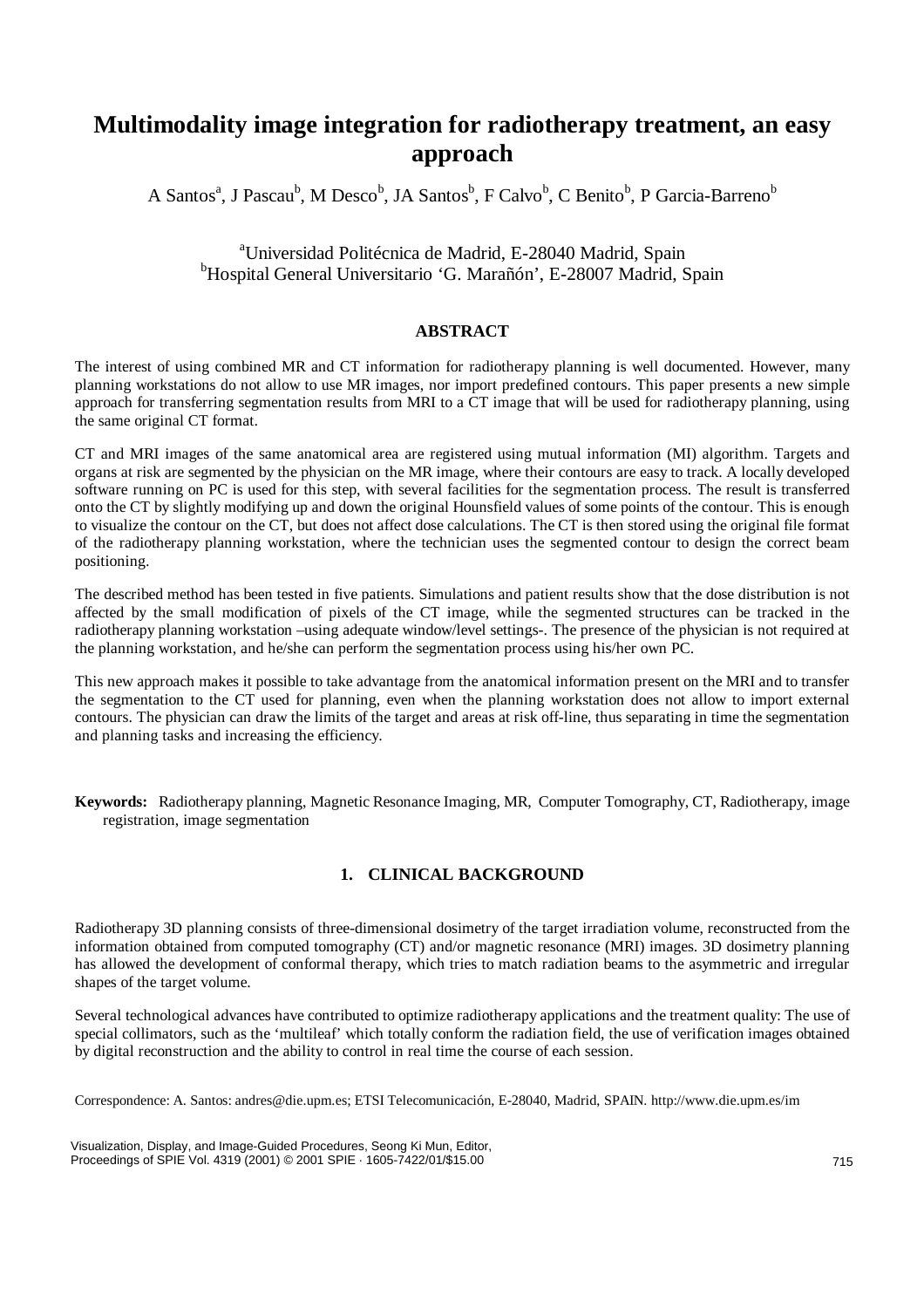From the clinical point of view, 3D planning and conformal radiotherapy have allowed to increase the radiation dose in the tumor volume without compromising the toxicity on critical organs<sup>1</sup>. This fact, based on the direct dose-response relation, allows increases of 15 to 25% over traditional standard total doses <sup>2</sup>.

The aim of 3D planning is to adjust radiation beams to the shape of the volume to be treated, minimizing radiation to neighboring regions. Beam intensity modulation consists of manipulating the radiation beam, so that each beam reaches the patient with a different intensity. Several devices are used in order to improve the quality of the radiation process, such as multileaf collimators, virtual simulation or 3D planning. These systems take into account not only criteria based on dose limits, but also biological indexes. Computer controlled automation of multileaf collimators is the basis of this new radiotherapy treatment approach, which already appears as the essential way to improve quality of radiation.

CT is the standard modality for image acquisition of the irradiation field. It allows the definition of the field limits and the contour of the patient region where references are projected (tattoos, scars, fiducial markers) and to outline all interesting organs or tumors. An essential advantage of CT is that it provides information on tissue density, thus allows for the calculation of radiation doses. Most Radiation Oncology departments have a CT connected to planning workstations. Images are frequently transferred digitally from the CT scanner to the planning workstation, without the need of manually digitizing the film.

Nevertheless, the use of CT poses several drawbacks: Low image quality of soft tissues and in some anatomical locations such as the central nervous system (CNS); the inability, except in the case of modern helicoidal scanners, to obtain coronal slices or saggital image reconstructions. The allergy of some patients to iodine contrast agents is other problem that prevents from obtaining relevant data about tumor extension. For these reasons the use of combined information coming form different image modalities is an important improvement, recently introduced. The described disadvantages of CT images can be overcome with the addition of physiological and functional information about the tumor and its surroundings. This additional possibilities come from modalities like MRI or Positron Emission Tomography (PET)<sup>3</sup>.

Recently published results remark the usefulness of MRI in correctly delimitating irradiation volumes and as an aid in the patient simulation in cases where anatomy has been altered by previous surgical procedures <sup>4-7</sup>. MRI provides a higher image quality and full 3D reconstructions. It does not require administration of iodine contrasts and allows, in a large number of regions, a perfect delimitation of tumor extension. On the other side, MRI has the significant drawback of not providing information on tissue density, so it is hardly usable for dose calculations.

For the described reasons, the combined use of MRI and CT in radiotherapy planning makes interpretation easier, but they are still rarely used in clinical practice, due to lack of compatibility among acquisition devices and planning workstations. Many planning workstations do not allow to use MRI images, nor import predefined contours, and computer image fusion becomes impossible with the standard equipment. To solve this problem, the present work proposes a new simple approach for multimodality integration of MRI information onto CT images for radiotherapy planning. This method allows to transfer segmentation results from MRI to a CT image that will be used for radiotherapy planning using the same original CT format, avoiding the need of any special equipment in the planning workstation.

Multimodality image registration and segmentation processes are carried out on a standard PC workstation. The results are then transferred onto the CT image by slightly modifying up and down the original Hounsfield values of some pixels on the segmented contour. This is enough to see the segmentation result on the CT, but does not affect dose calculations. The CT is then stored using the same file format of the radiotherapy planning workstation, where the technician uses the segmented contour to design the correct beam positioning and doses.

After designing and testing different grids for the MR contour projection on the CT, the developed method has been applied in the radiotherapy planning of five patients, all of them suffering from brain tumors. Image registration, segmentation, grid design and clinical application are described in the following sections.

### **2. IMAGE REGISTRATION**

Several algorithms have been proposed for image registration. The one used in this protocol is based in the maximization of Mutual Information (MI) originally proposed by <sup>8</sup> and <sup>9</sup>. Mutual Information is a concept taken from information theory that represents the degree of dependence of a two random variables *A* and *B* by measuring the distance between the joint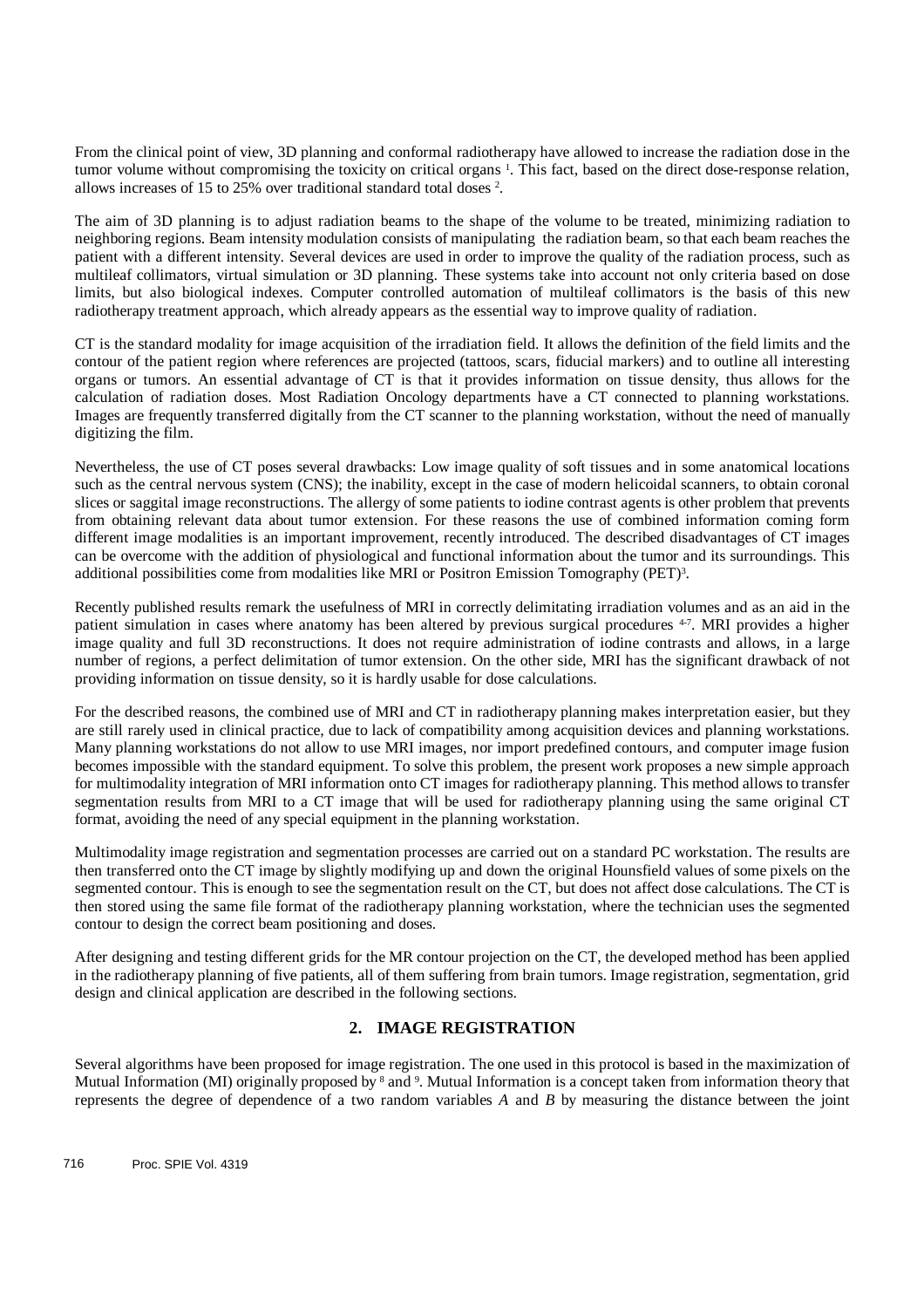distribution  $p_{AB}(a,b)$  and the distribution associated with the case of complete independence  $p_A(a) \cdot p_B(b)$ <sup>8</sup>. This concept is related to the entropy of the random variables by the equation: related to the entropy of the random variables by the equation:

$$
I(A,B) = H(A) + H(B) - H(A,B) = H(A) - H(A|B) = H(B) - H(B|A)
$$
\n(1)

where  $I(A, B)$  represents the mutual information measurement between *A* and *B*,  $H(A)$  and  $H(B)$  are the entropies of these random variables,  $H(A,B)$  their joint entropy, and  $H(A/B)$  and  $H(B/A)$  the conditional entropies. The entropy provides information on the amount of uncertainty about a random variable, and *I(A,B)* is the decrease of uncertainty of a random variable A by the knowledge of another variable B. The entropies are calculated as:

$$
H(A) = -\sum_{a} p_{A}(a) \cdot \log_2 p_{A}(a) \qquad H(A,B) = -\sum_{a,b} p_{AB}(a,b) \cdot \log_2 p_{AB}(a,b) \tag{2}
$$

Working with images, the probability density function is estimated by histogram, usually very easy to obtain. The optimum geometrical transformation *T* that registers two images will maximize the information of one image that is explained by the other. If *B* is the image to be transformed and *A* is the reference, the aim of the algorithm is to find *T* that maximizes *I(A,T(B))*. Then the calculation of the registration corresponds to the maximization of MI depending on the parameters that describe the transformation. As in our study both images come from the same patient, the registration consists of a rigid body transformation (6 parameters: rotations around the three axis and three translations). For the calculation of the joint histogram we have followed  $\frac{8}{3}$ , that estimates that joint histogram  $H(A, T(B))$  using partial volume interpolation. This interpolation scheme ensures not creating new intensity values in every iteration of the optimization, thus improving the accuracy of the results compared to nearest neighbor or trilinear interpolation.

Optimization is the next step: A multiresolution approach is used for faster and better results. The transformation parameters are calculated with progressive subsampling steps selectable by the user in the range 884, 442, 221, 111 (X, Y and Z subsampling). Steps 442 and 221 were used in all the cases, providing accurate results. The optimization strategy chosen was Simplex method <sup>10</sup> that, according to <sup>11</sup>, is a good compromise between speed and simplicity of implementation since it does not require evaluation of the gradient of MI. The solution was found in an average of 2.5 minutes on a standard PC workstation (Intel PIII 800 Mhz, 256 MB RAM). Image dimensions: 320x320x11 (CT), 256x256x11 (MR T2 and PD weighted sequences).



**Figure 1.** Visualization tools are used in order to check the quality of the registration process. *Curtain mode* shows the continuity between both modalities (CT-MR T2 left, CT-MR PD right). *Maximum mode* (right) combines bone from the CT and soft tissue from the MRI.

This registration method has the advantage of being modality independent, because no assumptions are made about the data values contained in the image. MI algorithm converged to the expected solution in all the studies. The quality of the registration process is checked by displaying both images in a tri-planar viewer and using some other visualization tools (**Figure 1**).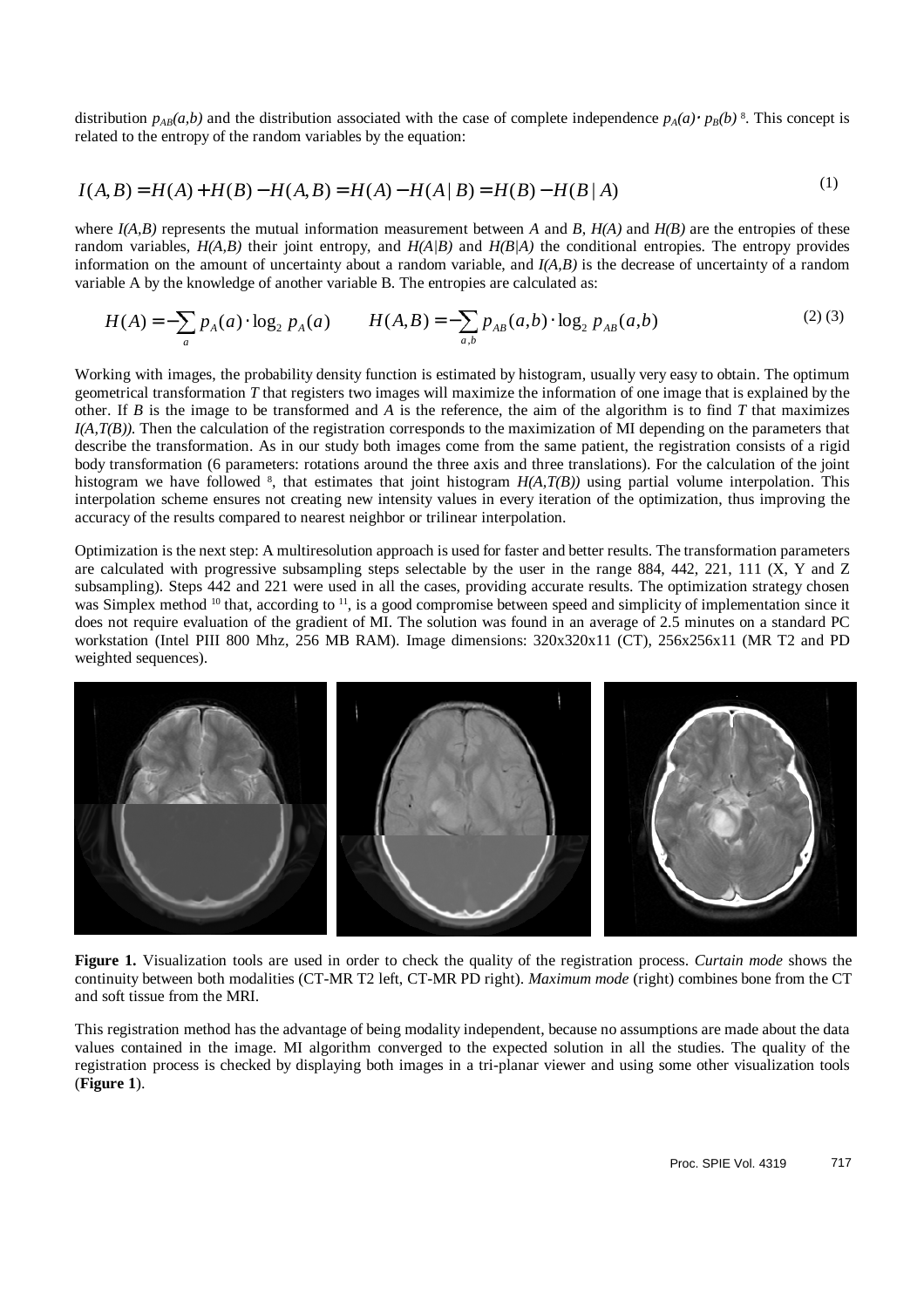## **3. IMAGE SEGMENTATION**

Once the CT and MRI studies are registered, tumor and other relevant structures are segmented in the MRI image. Several segmentation tools are available for this step: region growing, histogram-based threshold segmentation and pure manual drawing and edition of the contours. Although semiautomatic methods are useful in the segmentation of certain structures, tumors are usually manually outlined because the resulting mask has smoother borders and lower detail, being more adequate for radiotherapy purposes and also easier to transfer onto the CT with the method explained below. Segmentation masks can be overlaid either on the MRI or the CT images (**Figure 2**).



**Figure 2.** Segmentation is performed on the MR image, where the tumor is easily contoured (left) and can be overlaid on the CT image, since both studies have been previously registered.

#### **4. GRID TYPE SELECTION**

The segmented contour must be transferred onto the CT scan keeping the initial image format, which is what the planning workstation understands. This format usually does not allow to include separate contours or annotations. The original values of the CT must be slightly modified in order to incorporate the contour information, but the dose calculations obtained from the CT during the planning process should not change significantly. In order to achieve this goal, the binary contour was multiplied by a grid and then added to the original CT image, resulting in an image similar to the original one but with the segmentation information visible when applying the adequate window level settings. Different settings for this grid have been studied to find the one that produces the smallest modification in the planning dose but still produces conspicuous contours on the modified CT scan.

The process of MR segmentation contour projection on the CT is depicted in **Figure 3**. To project the contour segmented from the MRI on the CT, it is multiplied by a grid and then added to the original CT. This method results in a CT image with small modifications on some of the contour pixels that allow to visualize the tumor segmentation.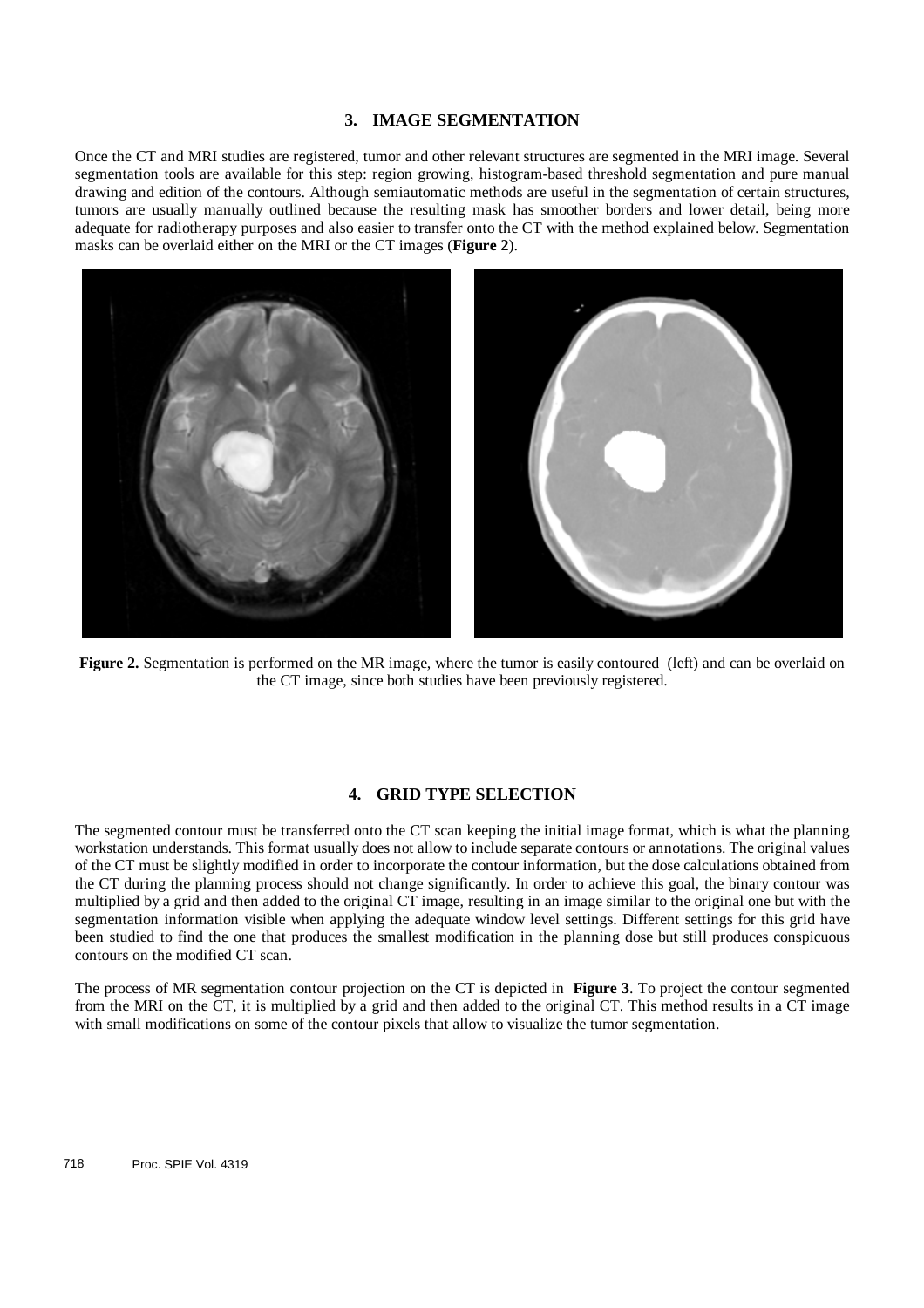

Figure 3. Contour projection process. The tumor is segmented on the MR image, that is registered with the CT (top right). The contour M is multiplied by the grid G, and the result summed to the original CT. The final image with the projected contour is represented at the bottom. (*For display purposes the drawing is exaggerated. With the proper setting the contour is hardly visible on printings).*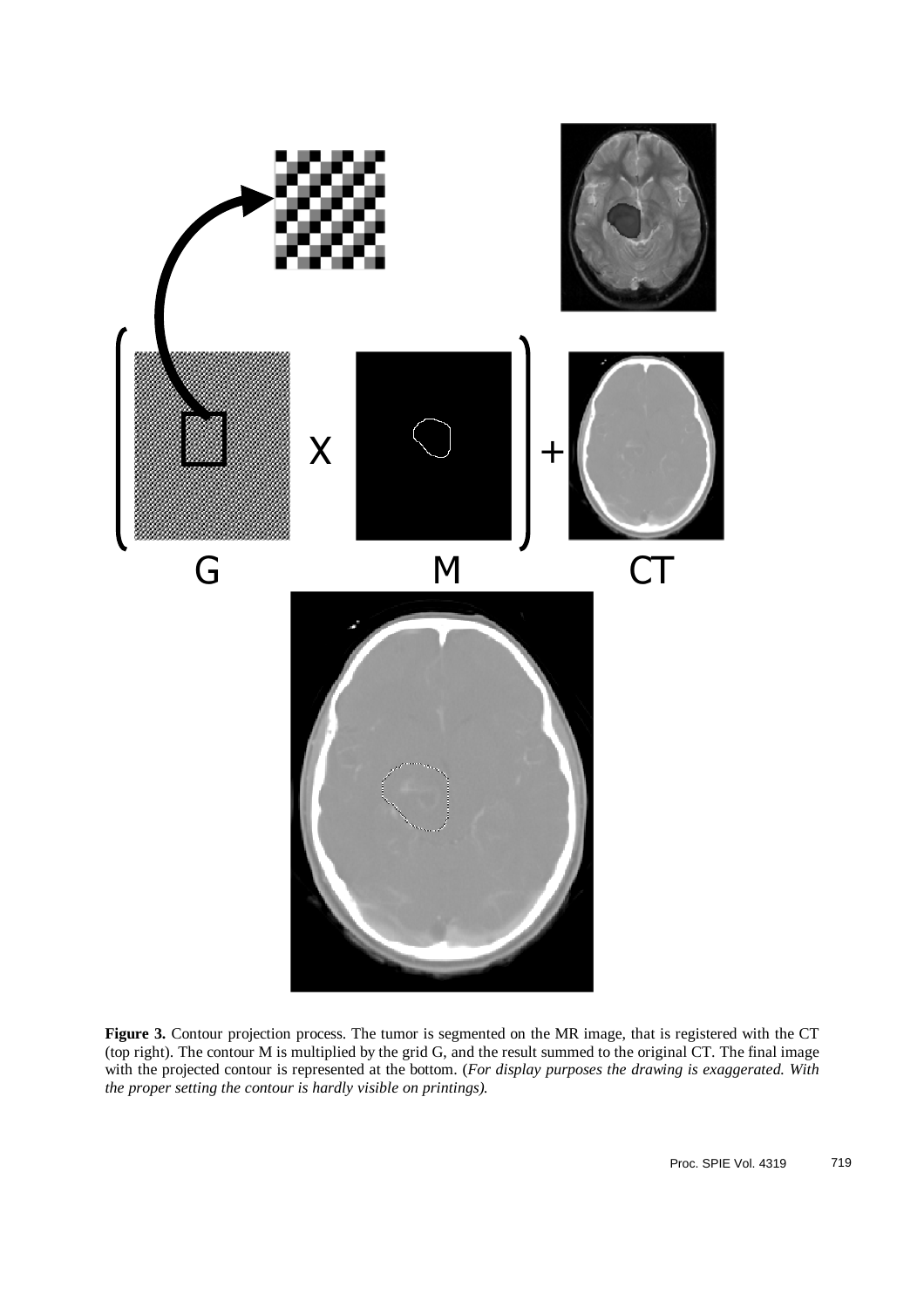The grid consists of a 2D image that multiplies the slices of the segmentation contour, trying to preserve the dose values. This implies that the accumulated values of attenuation along different directions in the modified image must be as similar to the original ones as possible. The different designs tested are depicted on **Figure 4**. Every grid is multiplied by a *displaying factor, D,* and then added to the original image. The factor has been also tested in order to determine the smallest value that allows to display and recognize the contour on the CT image.



**Figure 4.** The five grids tested in this study. Black pixels correspond to value 1, gray to value 0 and white to value –1. Grids 1 and 2 try to alternate the modifications in order to preserve the total accumulated values along different directions. Grids 3,4 and 5 include many of pixels equal to zero (gray pixels) in order to modify a lower amount of pixels. This normalized grids are multiplied by the displaying factor *D* and the summed to the image.

All the grids were tested on one study to find the best one for our purposes. The minimum *D* factor necessary to correctly distinguish the contour on the CT image was tested by three different users for every grid. The maximum of these three values was used in the tests. To simulate the planning process, the differences between the accumulated attenuation before and after contour projection along several directions were calculated (**Figure 5**). For every grid, the maximum, average and standard deviation of these differences are showed on the following table:

> **Table 1.** Maximum, average and standard deviation of the difference between the accumulated attenuations in the original and modified images along different directions. Results for grid 5 are not presented, as no user was able to distinguish the contour on the CT image when applying this grid. It was not longer used.

|                  | Grid 1. $D=10$ | Grid 2. $D=10$ | Grid 3, $D=20$ | Grid 4. $D=20$ |
|------------------|----------------|----------------|----------------|----------------|
| Max $(\%)$       | 0.2539         | 0.24449        | 0.5521         | 0.5021         |
| Average $(\% )$  | 0.1776         | 0.1683         | 0.3137         | 0.3265         |
| Std. Dev. $(\%)$ | 0.0359         | 0.03465        | 0,0966         | 0.0838         |

These results show that grids 1 and 2 produce the lowest differences in attenuation. Grids 3 and 4 have many coefficients equal to zero, and consequently the contour has less pixels than when using grids 1 and 2. This requires a higher D value to distinguish the segmentation. The best grids are then 1 and 2, and among them it was easier for the three users to distinguish the contour with grid number 2, that was then the one selected for the clinical application of the method.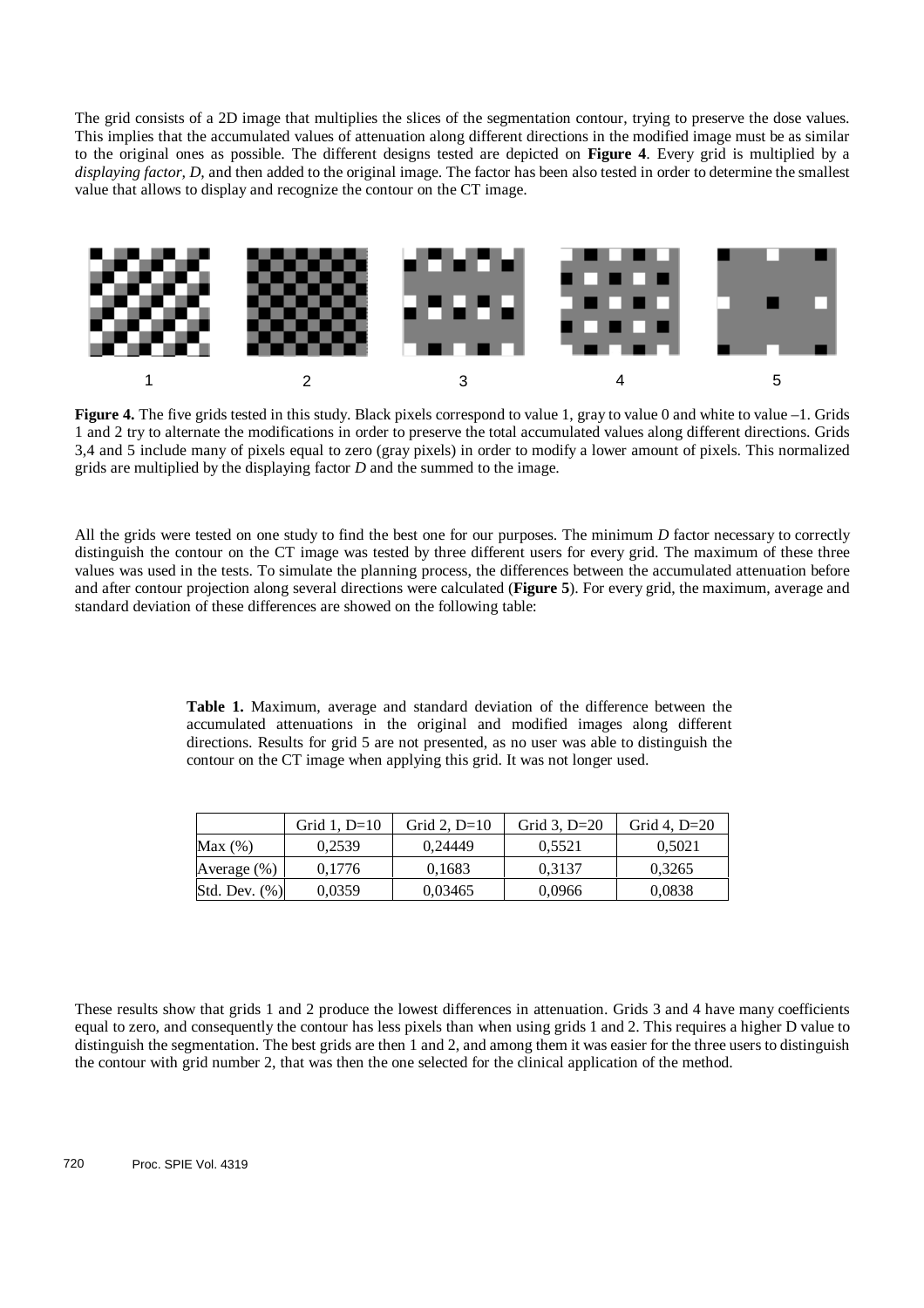

**Figure 5.** The planning process is simulated in the modified CT image in order to calculate the differences in attenuation introduced by the proposed grids. For simplicity of the figure, only two of the directions used are showed for a particular slice, although four directions were used (two vertically and two horizontally). Both in the original and modified CT the pixel values are summed from the image border to the end of the tumor contour, to reproduce the radiotherapy process, and then compared.

#### **5. CLINICAL APPLICATION**

The method proposed for MRI segmentation and projection onto the CT has been clinically tested on five brain tumor patients. Usually this pathology is not well visualized on CT images, nor it shows its real extension, while it is easily distinguished on the MR images.

T2 and PD weighted MR images were acquired on a Philips GyroScan ACS 1.5 T, and CT scans on a Philips LX Scanner. Both studies were transmitted through the hospital network to the physician's PC workstation, where they were registered using our implementation of the MI algorithm. The tumor was then segmented on the MRI by the physician, and then converted into a contour visible on the CT using the procedure described in the previous section. Variations of CT image along the contour are so slight that it is only observed when using the proper window-level settings, (**Figure 6**). The resulting image was transmitted to the planning workstation, where the technician was able to distinguish the segmented contour of the segmented structures, with the proper window level settings. Therapy planning was then performed taking benefit from this information, not originally present on the CT.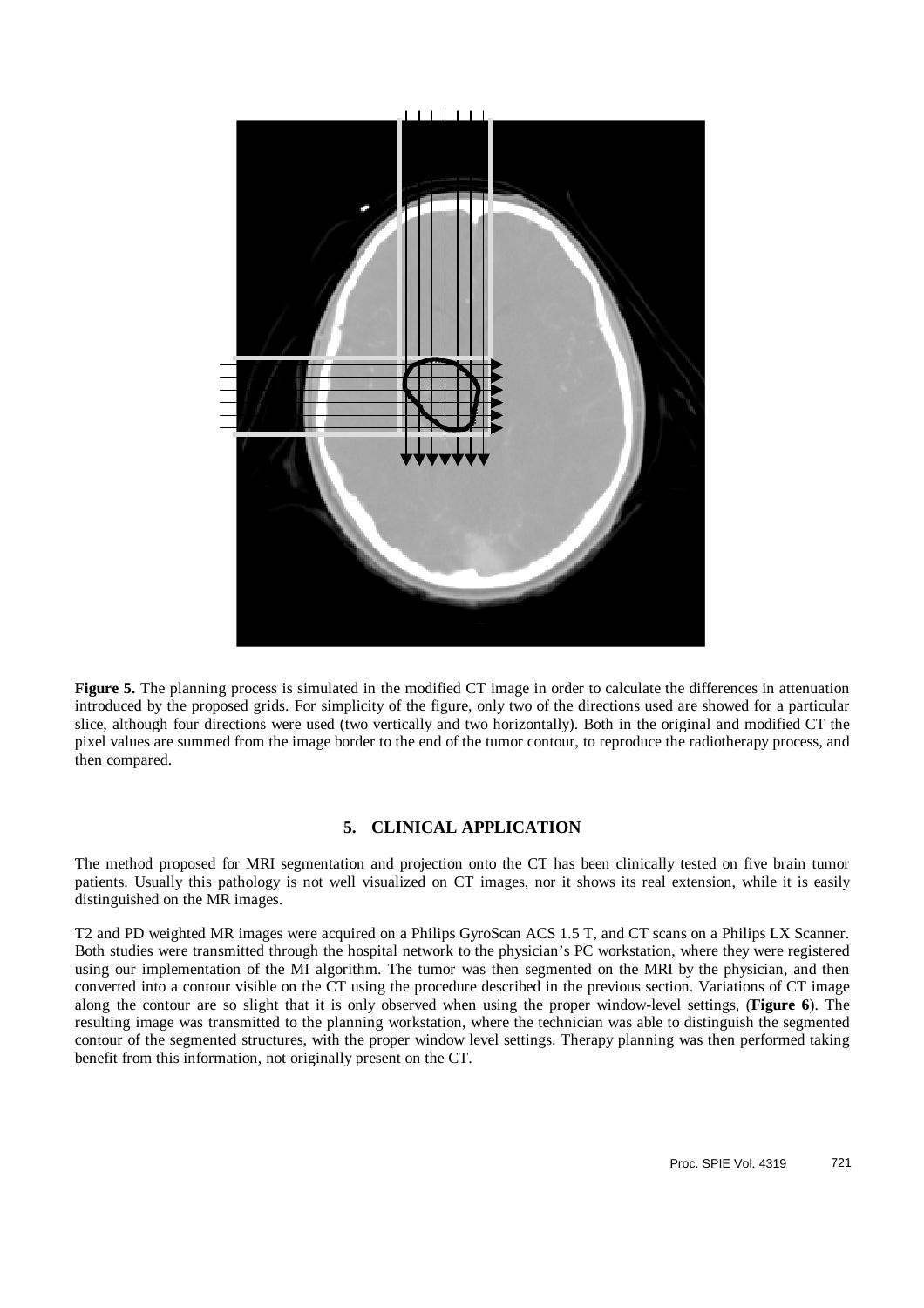

**Figure 6.** The segmented contour is only visible with the correct window level settings (right) as the original CT values have been modified very slightly.

The physicians and the therapy planning technicians reported a significant improvement when using the described method, compared to the conventional radiotherapy planning using only the CT scan. The facility of registering and segmenting the images on a standard PC workstation provided several advantages for the radiation oncologist, as he/she can perform all the process in the office without the need of being present during the planning session to indicate the limits of the tumor. The registering process was not used in the previous method, and the physician needed to visually compare hardcopies of the MRI and the CT. These images have usually significant difference in rotation between them, producing slices that are not easily comparable.

Other methods exist that provide multimodality image visualization for planning workstations 7,12. The protocol described in this paper tries to introduce multimodality facilities in a regular planning workstation not able to accept other images than the CT scan and to separate the tasks that the physician can carry out on his/her own from the technician tasks.

Further work includes the application of the proposed method to images from other part of the body, like abdomen or pelvis, where other indications like prostate cancer would be benefited. The extension of the protocol to these areas has to face two main problems: registration process and attenuation issues. While the head and the brain are assumed not to move between different image acquisitions, other parts of the body do not behave in that way. The patient position has to be carefully considered in order to achieve a successful registration afterwards. Non-rigid registration methods could be necessary for this step. The diverse composition of these areas of the body in terms of bone and soft tissue would have to be also studied to assure that the described grid does not modify attenuation profiles in these images either.

The technique proposed in this article has proven to be easy to use for the radiation oncologists and allows them to separate the segmentation and planning processes. The introduction of tumor contours taken from MR images improves the accuracy of the radiotherapy planning without requiring expensive multimodality 3D planning workstations.

## **ACKNOWLEDGEMENTS**

This work was supported in part by projects TIC99-1085-C002, CM 08.1/049/98 and CM III PRICYT.